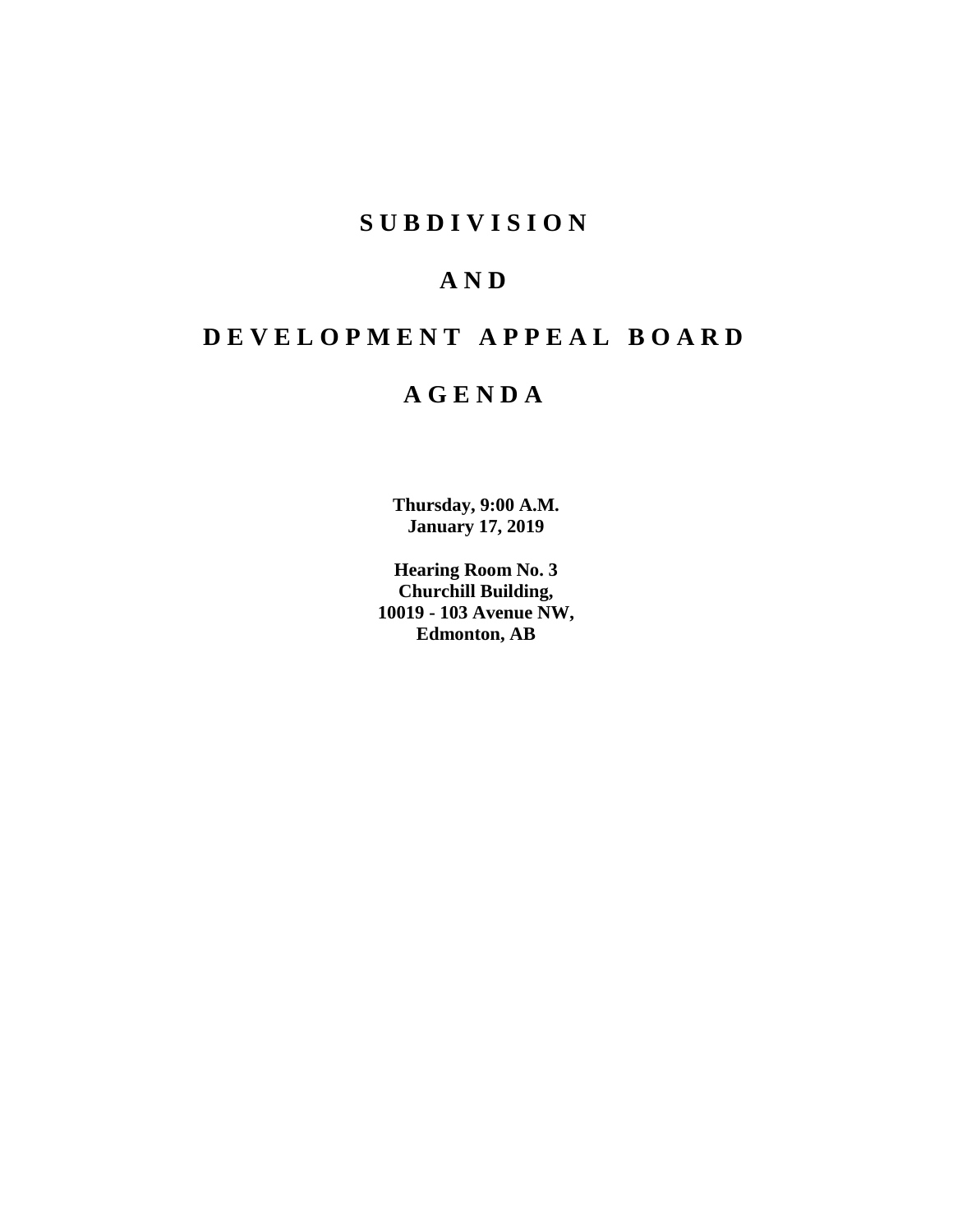# **SUBDIVISION AND DEVELOPMENT APPEAL BOARD HEARING ROOM NO. 3**

| 9:00 A.M. | $SDAB-D-19-008$ | Construct four buildings of Apartment Housing<br>(total of 235 Dwellings).                                                    |
|-----------|-----------------|-------------------------------------------------------------------------------------------------------------------------------|
|           |                 | 17420 - 110 Street NW<br>Project No.: 287301625-002                                                                           |
| NOTF:     |                 | Unless otherwise stated, all references to "Section numbers" refer to<br>the authority under the Edmonton Zoning Bylaw 12800. |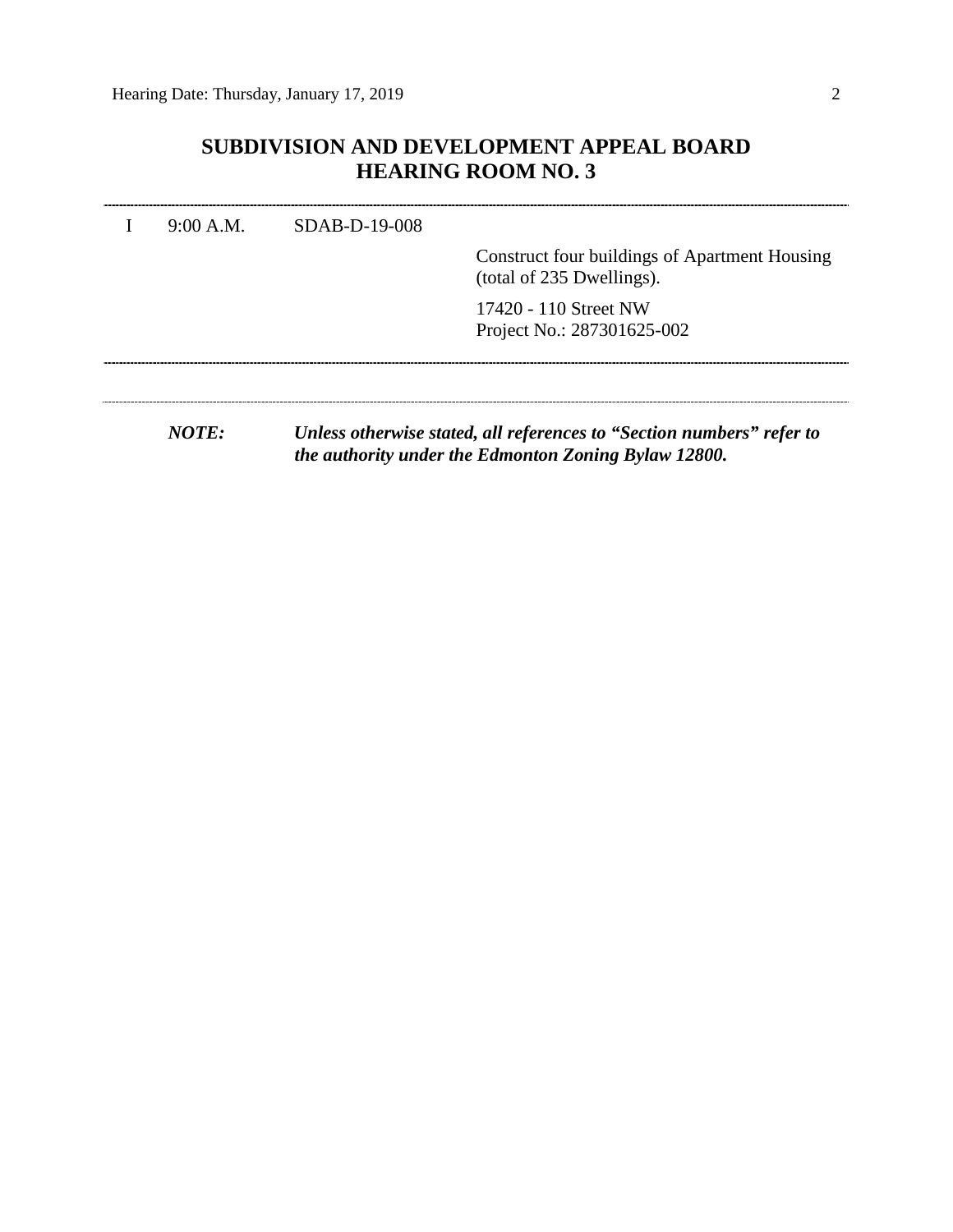| ADJACENT PROPERTY OWNER                              | AN APPEAL FROM THE DECISION OF THE DEVELOPMENT OFFICER BY AN               |
|------------------------------------------------------|----------------------------------------------------------------------------|
| <b>APPELLANT:</b>                                    |                                                                            |
| <b>APPLICATION NO.:</b>                              | 287301625-002                                                              |
| <b>APPLICATION TO:</b>                               | Construct four buildings of Apartment<br>Housing (total of 235 Dwellings). |
| <b>DECISION OF THE</b><br>DEVELOPMENT AUTHORITY:     | Approved with Notices                                                      |
| <b>DECISION DATE:</b>                                | December 14, 2018                                                          |
| DATE OF APPEAL:                                      | December 20, 2018                                                          |
| <b>RESPONDENT:</b>                                   |                                                                            |
| <b>ADDRESS OF RESPONDENT:</b>                        | 17420 - 110 Street NW                                                      |
| <b>MUNICIPAL DESCRIPTION</b><br>OF SUBJECT PROPERTY: | 17420 - 110 Street NW                                                      |
| <b>LEGAL DESCRIPTION:</b>                            | Plan 0325055 Blk X Lot 1                                                   |
| ZONE:                                                | RA7 Low Rise Apartment Zone                                                |
| <b>OVERLAY:</b>                                      | N/A                                                                        |
| <b>STATUTORY PLAN:</b>                               | <b>Castle Downs Extension ASP</b><br><b>Chambery NSP</b>                   |

# *Grounds for Appeal*

The Appellant provided the following reasons for appealing the decision of the Development Authority:

> Too much of an increase in traffic flow for the area. Limited overflow parking. Potential for reduced value of my property. Loss of privacy.

## **ITEM I: 9:00 A.M. FILE: SDAB-D-19-008**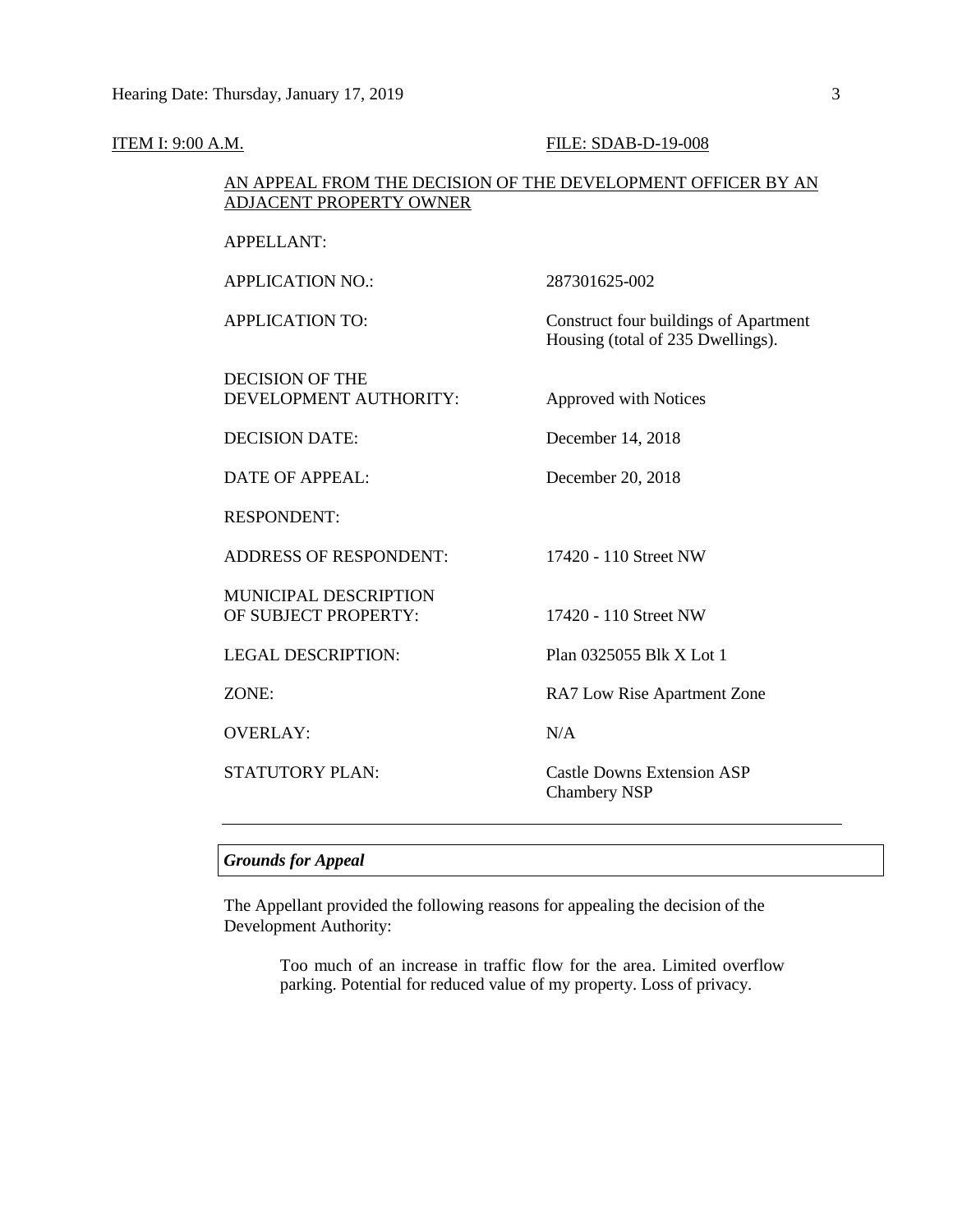#### *General Matters*

### **Appeal Information:**

The *Municipal Government Act*, RSA 2000, c M-26 states the following:

## **Grounds for Appeal**

**685(2)** In addition to an applicant under subsection (1), any person affected by an order, decision or development permit made or issued by a development authority may appeal to the subdivision and development appeal board.

#### **Appeals**

**686(1)** A development appeal to a subdivision and development appeal board is commenced by filing a notice of the appeal, containing reasons, with the board,

…

(b) in the case of an appeal made by a person referred to in section 685(2), within 21 days after the date on which the notice of the issuance of the permit was given in accordance with the land use bylaw.

## **Hearing and Decision**

**687(3)** In determining an appeal, the subdivision and development appeal board

…

- (a.1) must comply with the land use policies;
- (a.2) subject to section 638, must comply with any applicable statutory plans;
- (a.3) subject to clause (d), must comply with any land use bylaw in effect;
- (a.4) must comply with the applicable requirements of the regulations under the Gaming, Liquor and Cannabis Act respecting the location of premises described in a cannabis licence and distances between those premises and other premises;

…

- (c) may confirm, revoke or vary the order, decision or development permit or any condition attached to any of them or make or substitute an order, decision or permit of its own;
- (d) may make an order or decision or issue or confirm the issue of a development permit even though the proposed development does not comply with the land use bylaw if, in its opinion,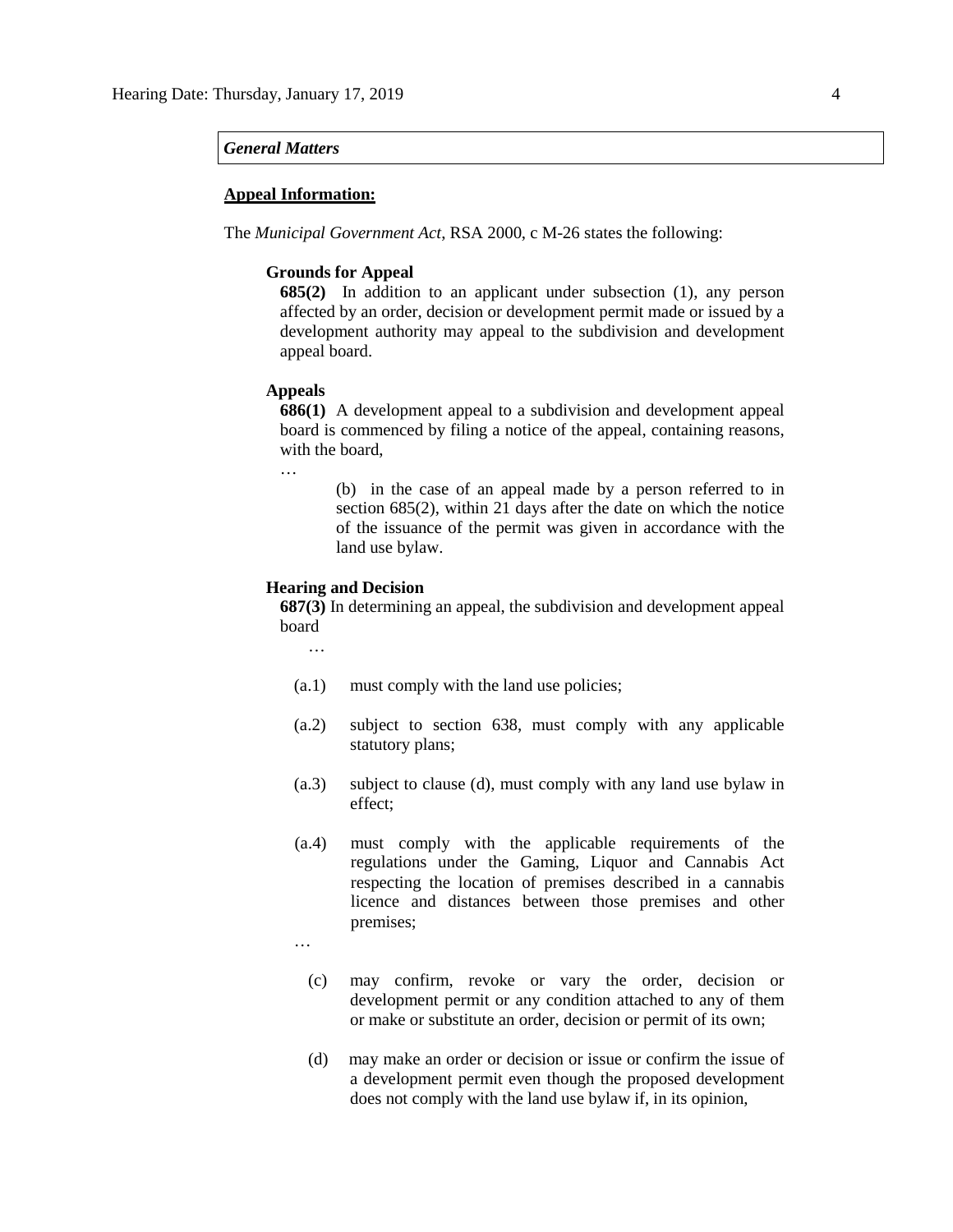- (i) the proposed development would not
	- (A) unduly interfere with the amenities of the neighbourhood, or
	- (B) materially interfere with or affect the use, enjoyment or value of neighbouring parcels of land,

and

(ii) the proposed development conforms with the use prescribed for that land or building in the land use bylaw.

## **General Provisions from the** *Edmonton Zoning Bylaw*

Section 210.1 states that the **General Purpose** of **(RA7) Low Rise Apartment Zone** is "To provide a Zone for Low Rise Apartments."

Section 210.2(1) states that **Apartment Housing** is a **Permitted Use** in the **(RA7) Low Rise Apartment Zone.** 

Under section 7.2(1), **Apartment Housing** means:

development consisting of one or more Dwellings contained within a building in which the Dwellings are arranged in any horizontal or vertical configuration, which does not conform to the definition of any other Residential Use.

### *Site Area*

Section 201.4(14) states:

Apartment Housing, Group Homes, Lodging Houses, Row Housing and Stacked Row Housing shall be located on Sites of 1.4 ha or less. The Development Officer may exercise discretion in those cases in which Apartment Housing, Boarding and Lodging Houses, Row Housing and Stacked Row Housing would be located on Sites greater than 1.4 ha, having regard for Site design, building massing and scale.

### **Development Officer's Determination**

Site - Apartment housing is located on a site of 2.5 ha, instead of 1.4 ha or less (Section 210.4.14).

### *Front Setback*

Section 201.4(7) states: "The minimum Front Setback shall be 6.0 m."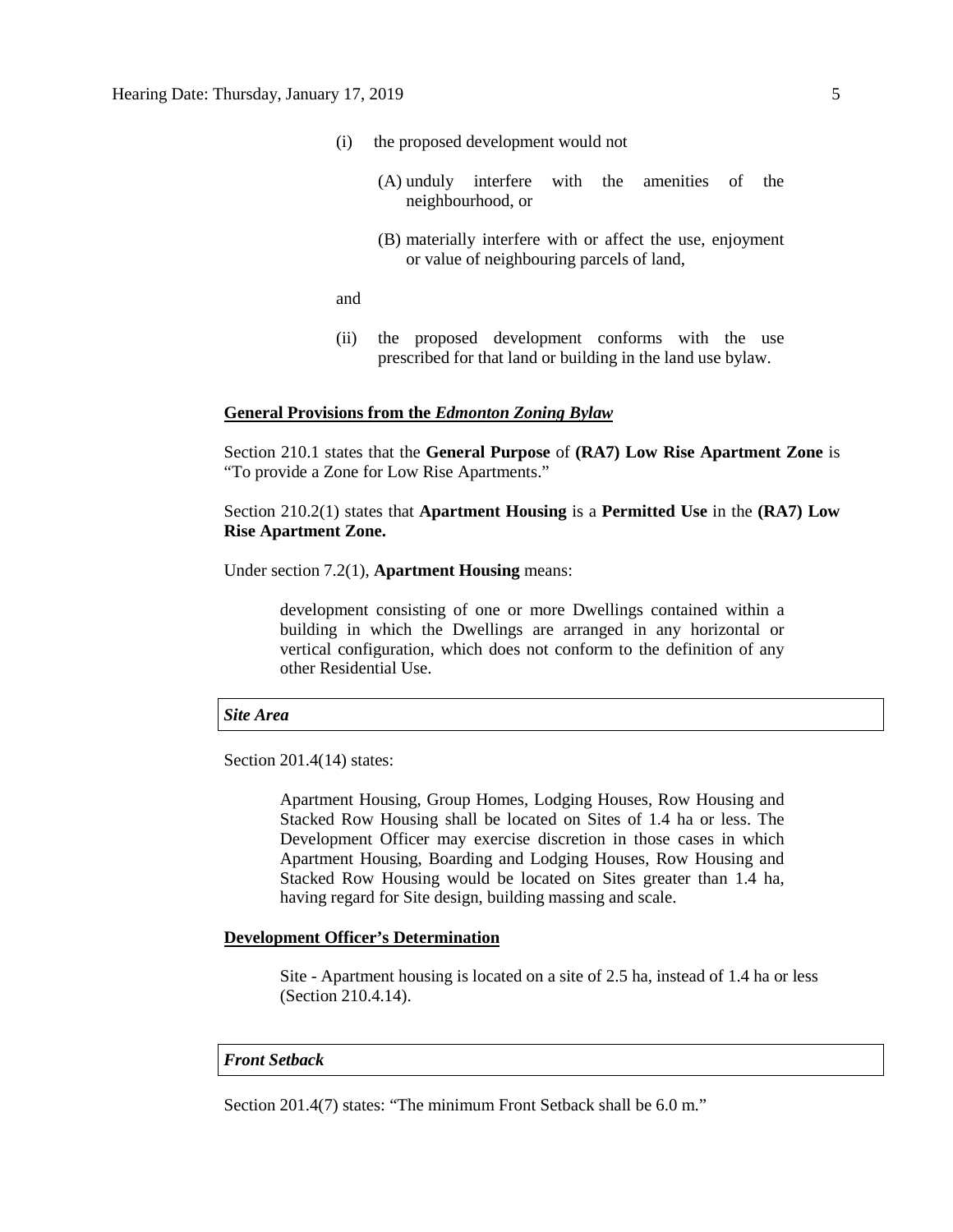Under section 6.1, **Front Setback** means:

the distance that a development or a specified portion of it, must be set back from a Front Lot Line. A Front Setback is not a Front Yard, Amenity Space or Separation Space.



## **Development Officer's Determination**

Reduced Front Setback - The distance from the apartment house to the property line along 110 Street NW (front lot line) is 5.7m instead of 6.0m (Section 210.4.7).

# *Parking*

| Schedule 1(A): All Areas Outside of the Downtown Special Area, Main Street<br><b>Corridors, and Transit Nodes</b> |                                                                                                                                                                                                                                                                                                   |         |  |  |
|-------------------------------------------------------------------------------------------------------------------|---------------------------------------------------------------------------------------------------------------------------------------------------------------------------------------------------------------------------------------------------------------------------------------------------|---------|--|--|
| <b>Use of Building</b><br>or Site                                                                                 | <b>Minimum Number of Parking Spaces Required</b>                                                                                                                                                                                                                                                  |         |  |  |
| <b>Residential and Residential-Related Uses</b>                                                                   |                                                                                                                                                                                                                                                                                                   |         |  |  |
|                                                                                                                   |                                                                                                                                                                                                                                                                                                   |         |  |  |
| 1. Apartment Housing                                                                                              | Dwelling Size                                                                                                                                                                                                                                                                                     | Minimum |  |  |
| <b>Stacked Row</b>                                                                                                | Studio                                                                                                                                                                                                                                                                                            |         |  |  |
| Housing                                                                                                           | 1 Bedroom Dwelling                                                                                                                                                                                                                                                                                |         |  |  |
|                                                                                                                   | 2 Bedroom Dwelling                                                                                                                                                                                                                                                                                | 1.5     |  |  |
|                                                                                                                   | 3 or more Bedroom Dwelling                                                                                                                                                                                                                                                                        | 1.7     |  |  |
|                                                                                                                   | Visitor parking shall be provided at a minimum rate of<br>0 visitor parking spaces for the first 7 Dwellings, and 1<br>visitor parking space per 7 Dwellings thereafter. Visitor<br>parking spaces shall be readily available to the primary<br>building entrance for each multi-unit residential |         |  |  |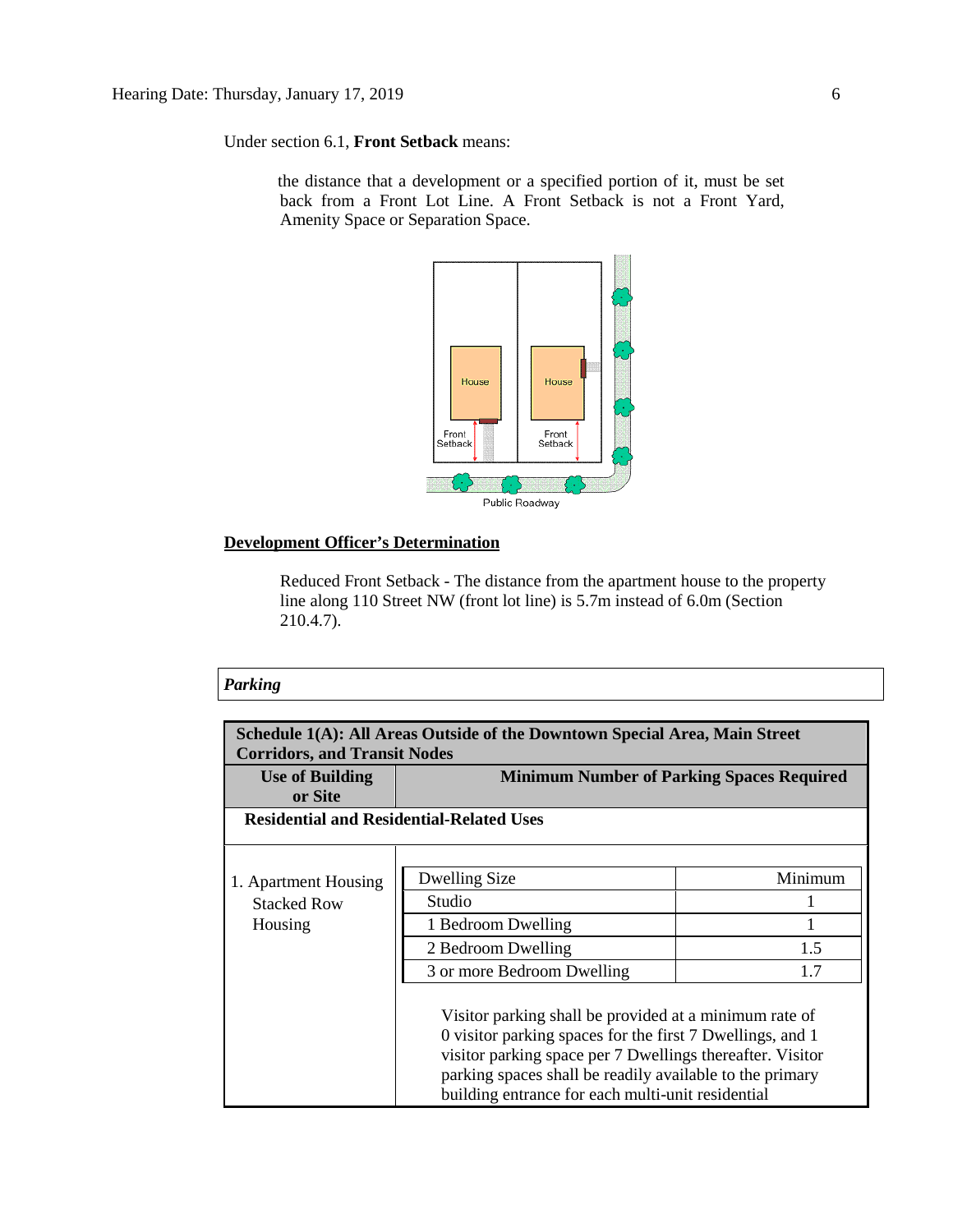

# **Development Officer's Determination**

Parking - The site has 356 parking spaces, instead of 371 (Section 54.2 and Schedule 1).

# Notice to Applicant/Appellant

Provincial legislation requires that the Subdivision and Development Appeal Board issue its official decision in writing within fifteen days of the conclusion of the hearing.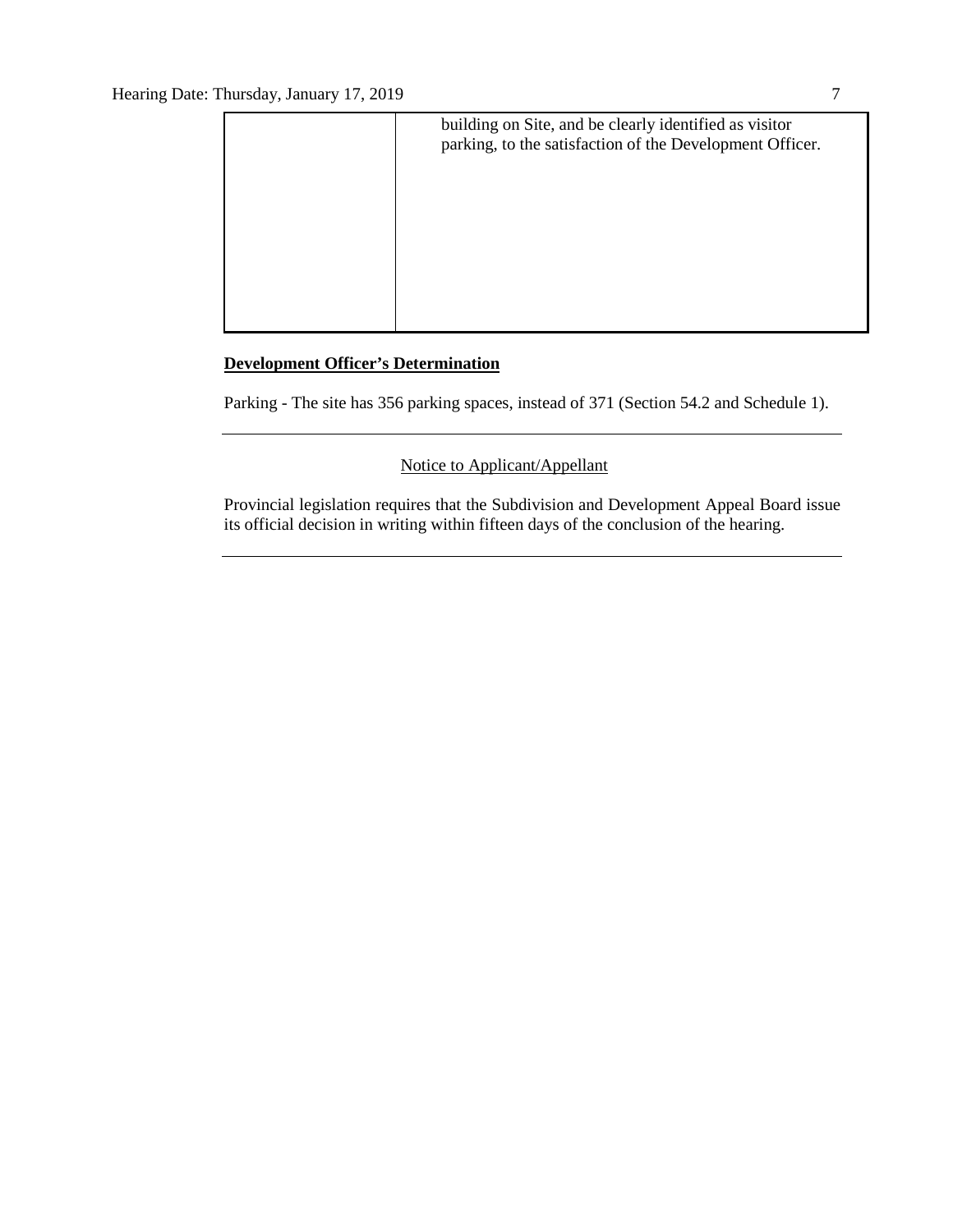| <b>Fdmonton</b>                                                                                                                                                                                                                              | Project Number: 287301625-002<br><b>Application Date:</b><br>SEP 19, 2018<br>Printed:<br>December 21, 2018 at 9:24 AM<br>Page:<br>1 of 5 |
|----------------------------------------------------------------------------------------------------------------------------------------------------------------------------------------------------------------------------------------------|------------------------------------------------------------------------------------------------------------------------------------------|
|                                                                                                                                                                                                                                              | <b>Major Development Permit</b>                                                                                                          |
| This document is a record of a Development Permit application, and a record of the decision for the undertaking described below, subject to<br>the limitations and conditions of this permit, of the Edmonton Zoning Bylaw 12800 as amended. |                                                                                                                                          |
| <b>Applicant</b>                                                                                                                                                                                                                             | Property Address(es) and Legal Description(s)                                                                                            |
| BROADSTREET PROPERTIES LTD.                                                                                                                                                                                                                  | 17420 - 110 STREET NW<br>Plan 0325055 Blk X Lot 1                                                                                        |
| 100 - ST. ANN'S ROAD                                                                                                                                                                                                                         |                                                                                                                                          |
| CAMPBELL RIVER, BRITISH COLUMBIA CANADA<br>V9W4C4                                                                                                                                                                                            |                                                                                                                                          |
| <b>Scope of Permit</b>                                                                                                                                                                                                                       |                                                                                                                                          |
| To construct four buildings of Apartment Housing (total of 235 Dwellings).                                                                                                                                                                   |                                                                                                                                          |
| <b>Permit Details</b>                                                                                                                                                                                                                        |                                                                                                                                          |
| <b>Class of Permit:</b>                                                                                                                                                                                                                      | Contact Person:                                                                                                                          |
| Gross Floor Area (sq.m.):                                                                                                                                                                                                                    | Lot Grading Needed?: Y                                                                                                                   |
| New Sewer Service Required: Y                                                                                                                                                                                                                | NumberOfMainFloorDwellings: 56                                                                                                           |
| Site Area (sq. m.):                                                                                                                                                                                                                          | Stat. Plan Overlay/Annex Area: (none)                                                                                                    |
| I/We certify that the above noted details are correct.                                                                                                                                                                                       |                                                                                                                                          |
| Applicant signature:                                                                                                                                                                                                                         |                                                                                                                                          |
| <b>Development Permit Decision</b>                                                                                                                                                                                                           |                                                                                                                                          |
| Approved                                                                                                                                                                                                                                     |                                                                                                                                          |
| Issue Date: Dec 14, 2018 Development Authority: YEUNG, KENNETH                                                                                                                                                                               |                                                                                                                                          |
|                                                                                                                                                                                                                                              |                                                                                                                                          |
|                                                                                                                                                                                                                                              |                                                                                                                                          |
|                                                                                                                                                                                                                                              |                                                                                                                                          |
|                                                                                                                                                                                                                                              |                                                                                                                                          |
|                                                                                                                                                                                                                                              |                                                                                                                                          |
|                                                                                                                                                                                                                                              |                                                                                                                                          |
|                                                                                                                                                                                                                                              |                                                                                                                                          |
|                                                                                                                                                                                                                                              |                                                                                                                                          |
|                                                                                                                                                                                                                                              |                                                                                                                                          |
|                                                                                                                                                                                                                                              |                                                                                                                                          |
|                                                                                                                                                                                                                                              |                                                                                                                                          |
|                                                                                                                                                                                                                                              |                                                                                                                                          |
|                                                                                                                                                                                                                                              |                                                                                                                                          |
|                                                                                                                                                                                                                                              |                                                                                                                                          |
|                                                                                                                                                                                                                                              |                                                                                                                                          |
|                                                                                                                                                                                                                                              |                                                                                                                                          |
|                                                                                                                                                                                                                                              |                                                                                                                                          |
|                                                                                                                                                                                                                                              |                                                                                                                                          |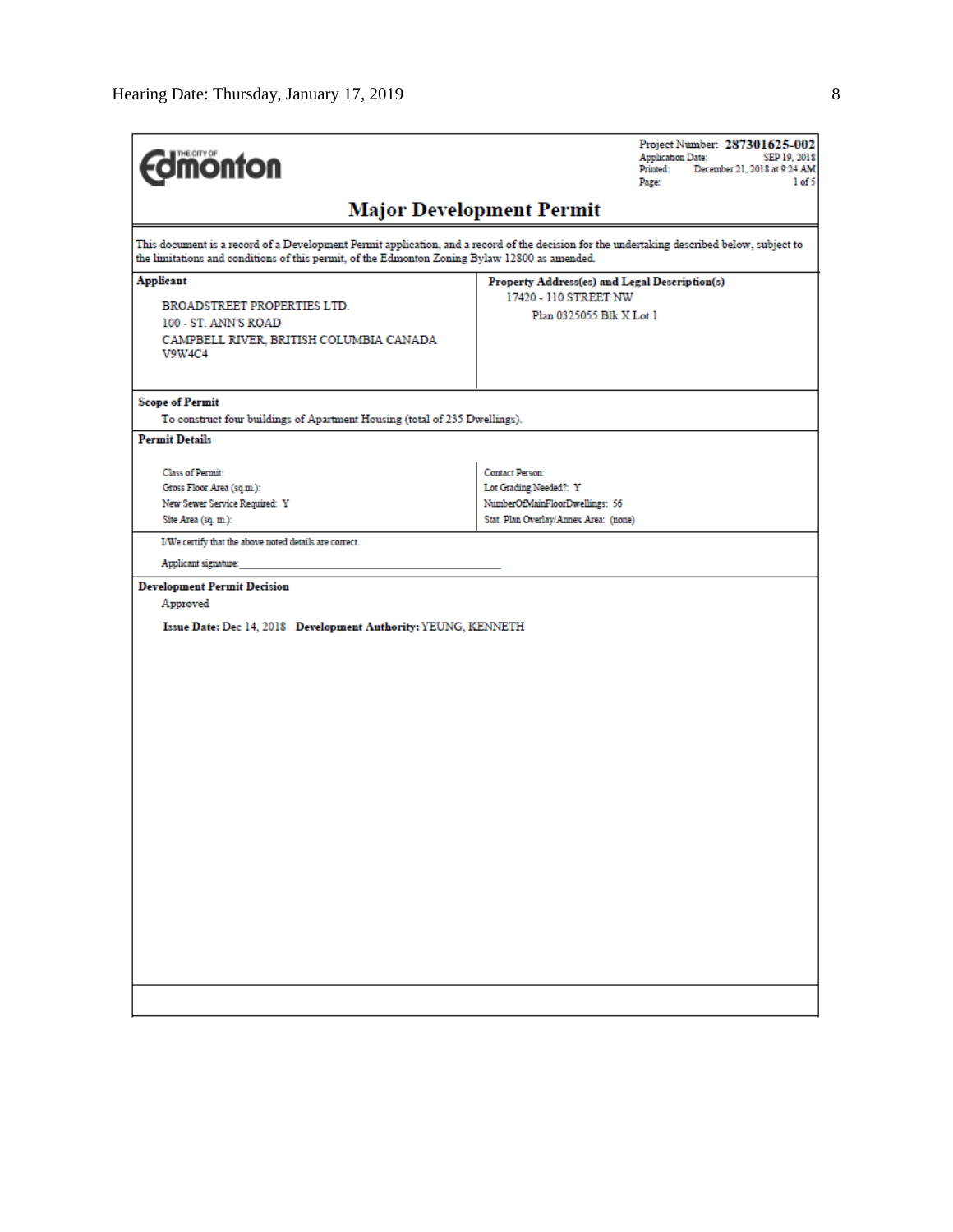| <b><i><u><u>monton</u></u></i></b>                                                                                                                                                                                                                                                                                                                                                                                                                                                                            | Project Number: 287301625-002<br><b>Application Date:</b><br>SEP 19, 2018<br>Printed:<br>December 21, 2018 at 9:24 AM<br>2 <sub>of</sub><br>Page: |
|---------------------------------------------------------------------------------------------------------------------------------------------------------------------------------------------------------------------------------------------------------------------------------------------------------------------------------------------------------------------------------------------------------------------------------------------------------------------------------------------------------------|---------------------------------------------------------------------------------------------------------------------------------------------------|
| <b>Major Development Permit</b>                                                                                                                                                                                                                                                                                                                                                                                                                                                                               |                                                                                                                                                   |
| <b>Subject to the Following Conditions</b><br>This Development Permit is not valid until the Notification Period expires in accordance to Section 21.1. (Reference Section 17.1)                                                                                                                                                                                                                                                                                                                              |                                                                                                                                                   |
| This Development Permit authorizes the development of four buildings of Apartment Housing (total of 235 Dwellings).                                                                                                                                                                                                                                                                                                                                                                                           |                                                                                                                                                   |
| The Site shall be developed in accordance with the stamped, signed, and conditionally approved drawings.                                                                                                                                                                                                                                                                                                                                                                                                      |                                                                                                                                                   |
| All required parking and loading facilities shall only be used for the purpose of accommodating the vehicles of clients, customers,<br>employees, members, residents or visitors in connection with the building or Use for which the parking and loading facilities are<br>provided, and the parking and loading facilities shall not be used for driveways, access or egress, commercial repair work, display,<br>sale or storage of goods of any kind. (Reference Section 54.1(1.c))                       |                                                                                                                                                   |
| Any outdoor lighting for any development shall be located and arranged so that no direct rays of light are directed at any adjoining<br>properties, or interfere with the effectiveness of any traffic control devices. (Reference Section 51).                                                                                                                                                                                                                                                               |                                                                                                                                                   |
| PRIOR TO THE RELEASE OF DRAWINGS FOR BUILDING PERMIT REVIEW, the applicant or property owner shall pay a<br>Sanitary Sewer Trunk Charge fee of \$1,629.00. The SSTC charge is quoted at year 2018 rate. Please contact Private Development,<br>Drainage Services, at 780-496-5665 for further details regarding the fee. However, the final SSTC is based on the prevailing rate at<br>the time the applicant/owner makes payment at the 2nd Floor, Edmonton Tower, 10111 104 Avenue NW, Edmonton AB T5J 0J4. |                                                                                                                                                   |
| PRIOR TO THE RELEASE OF DRAWINGS FOR BUILDING PERMIT REVIEW, the applicant or property owner shall pay the<br>Development Permit Inspection Fee and Lot Grading Fee.                                                                                                                                                                                                                                                                                                                                          |                                                                                                                                                   |
| TRANSPORTATION CONDITIONS:                                                                                                                                                                                                                                                                                                                                                                                                                                                                                    |                                                                                                                                                   |
| The proposed 10 m access to 110 Street located approximately 13.5 m from the north property line must align with 175 Avenue and<br>constructed as a commercial crossing access to City of Edmonton Complete Streets Design and Construction Standards, as shown<br>on Enclosure I                                                                                                                                                                                                                             |                                                                                                                                                   |
| There is an existing one-directional curb ramp on 110 Street located in the vicinity of the proposed commercial crossing access that<br>will require reconstruction, as shown on Enclosure I. The newly constructed curb ramp must be located such that a minimum<br>separation of 1 m is maintained between the flare of the proposed access and lines up with the existing two-directional curb ramp<br>located at the north east corner of the intersection of 110 Street and 175 Avenue.                  |                                                                                                                                                   |
| There is an existing catch basin within the proposed access along 110 Street to this property that will require modifications or<br>relocation, as shown on Enclosure I. The owner/applicant should contact Kimberly Cochrane (780-496-4292) with Drainage<br>Planning for more information.                                                                                                                                                                                                                  |                                                                                                                                                   |
| The owner must enter into an Agreement with the City for the following improvements:                                                                                                                                                                                                                                                                                                                                                                                                                          |                                                                                                                                                   |
| a) construction of a 10 m commercial crossing to 110 Street located approximately 13.5 from the north property line and aligns with<br>175 Avenue:                                                                                                                                                                                                                                                                                                                                                            |                                                                                                                                                   |
| b) reconstruct existing one-directional curb ramp along 110 Street 1 m north of the proposed 10 m access and align with existing<br>two-directional curb ramp at the north east corner of the intersection of 110 Street and 175 Avenue; and                                                                                                                                                                                                                                                                  |                                                                                                                                                   |
| c) modification or relocation of an existing catch basin along 110 Street.                                                                                                                                                                                                                                                                                                                                                                                                                                    |                                                                                                                                                   |
| Engineering Drawings are not required for the Agreement. However, construction must meet the City of Edmonton Complete<br>Streets Design and Construction Standards.                                                                                                                                                                                                                                                                                                                                          |                                                                                                                                                   |
| The Agreement must be signed PRIOR to the release of the drawings for Building Permit review. Please email<br>Development.coordination@edmonton.ca to initiate the required Agreement. Following this, any further questions regarding this                                                                                                                                                                                                                                                                   |                                                                                                                                                   |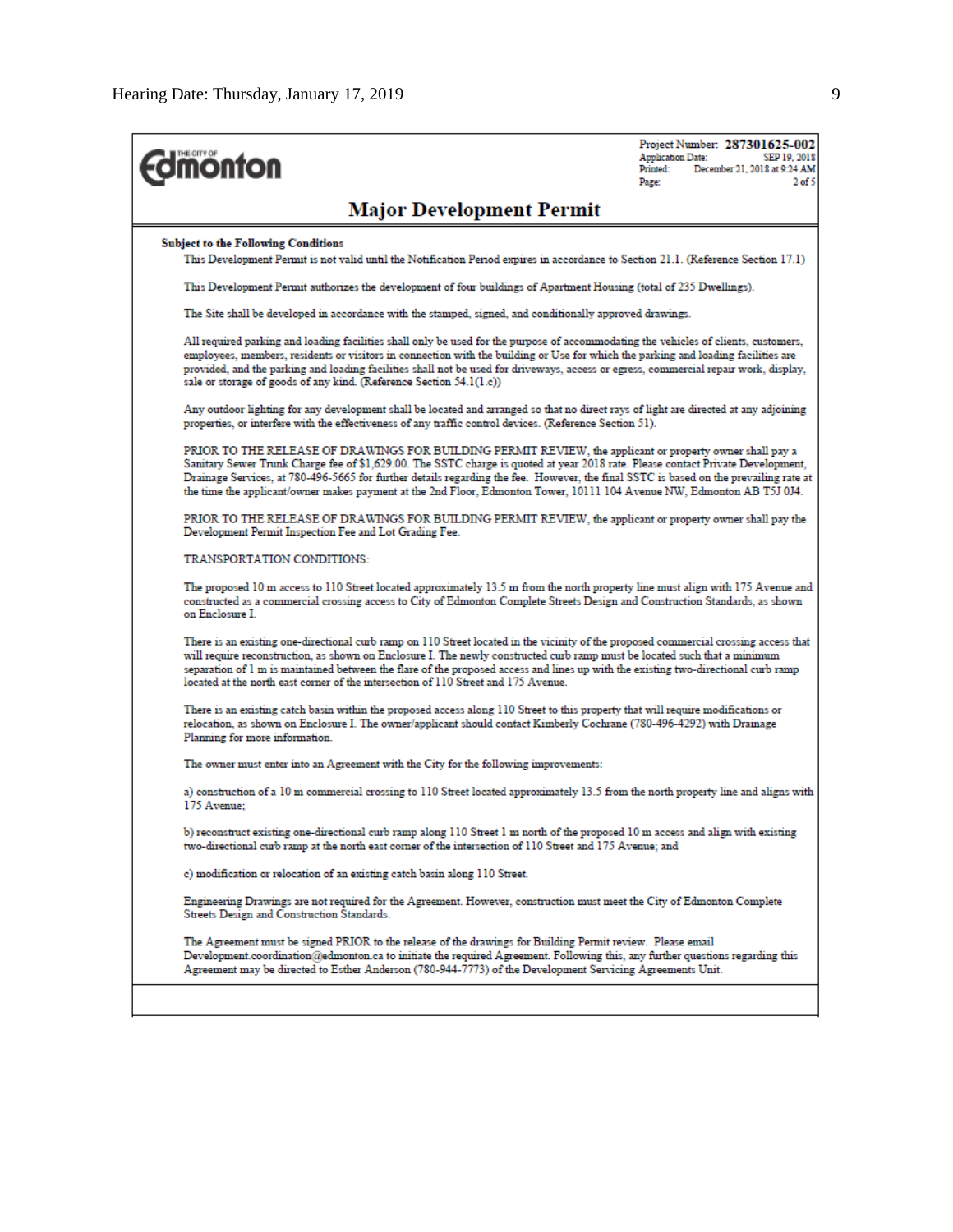| <b>nonton</b>                                                                                                                                                                                                                                                                                                                                                                                                                                                                                                                                                                             | <b>Application Date:</b><br>Printed:<br>Page: | Project Number: 287301625-002<br>SEP 19, 2018<br>December 21, 2018 at 9:24 AM<br>3 <sub>0</sub> f <sub>5</sub> |
|-------------------------------------------------------------------------------------------------------------------------------------------------------------------------------------------------------------------------------------------------------------------------------------------------------------------------------------------------------------------------------------------------------------------------------------------------------------------------------------------------------------------------------------------------------------------------------------------|-----------------------------------------------|----------------------------------------------------------------------------------------------------------------|
| <b>Major Development Permit</b>                                                                                                                                                                                                                                                                                                                                                                                                                                                                                                                                                           |                                               |                                                                                                                |
| Once signed by the land owner, the Agreement must be returned to Development Servicing Agreements to the attention of Esther<br>Anderson including an irrevocable Letter of Credit in the amount of \$15,000.00 to cover 100% of construction costs.                                                                                                                                                                                                                                                                                                                                      |                                               |                                                                                                                |
| The applicant must contact Loli Fernandez (780-944-7683) 48 hours prior to removal or construction within city road right-of-way.                                                                                                                                                                                                                                                                                                                                                                                                                                                         |                                               |                                                                                                                |
| There is an existing Telus pedestal in the vicinity of the proposed access to 110 Street, as shown on Enclosure I. The access must<br>maintain a minimum clearance of 1.5 m from the Telus pedestal. The applicant should contact Lillian Liu (587-985-8574) of Telus<br>for more information. Should relocation of the pedestal be required, all costs associated with relocation must be borne by the<br>owner/applicant.                                                                                                                                                               |                                               |                                                                                                                |
| The proposed connector sidewalks to tie into the City sidewalks along 110 Street and 112 Street including the internal pedestrian<br>connections with curb ramps, as shown on Enclosures I and II, are acceptable to Subdivision Planning. The pedestrian connections<br>will provide connectivity and increase walkability. The sidewalk connectors must maintain a minimum clearance of 0.5 m from any<br>above ground utilities.                                                                                                                                                       |                                               |                                                                                                                |
| The internal roadway must be signed "Private Road". The sign is to be located on private property at the site entrance to 110 Street,<br>as shown on Enclosure I.                                                                                                                                                                                                                                                                                                                                                                                                                         |                                               |                                                                                                                |
| A minimum 12 m radius (measured at the centre of the road) is required for the corners of the internal roadway to accommodate the<br>turning requirements for emergency response vehicles.                                                                                                                                                                                                                                                                                                                                                                                                |                                               |                                                                                                                |
| Permanent objects including retaining walls, fences, concrete steps, etc. must NOT encroach into or over/under road right-of-way,<br>as shown on Enclosure I. All required landscaping for the development must also be provided on site.                                                                                                                                                                                                                                                                                                                                                 |                                               |                                                                                                                |
| There may be utilities within road right-of-way not specified that must be considered during construction. The owner/applicant is<br>responsible for the location of all underground and above ground utilities and maintaining required clearances as specified by the<br>utility companies. Alberta One-Call (1-800-242-3447) and Shaw Cable (1-866-344-7429; www.digshaw.ca) should be contacted at<br>least two weeks prior to the work beginning to have utilities located. Any costs associated with relocations and/or removals shall be<br>at the expense of the owner/applicant. |                                               |                                                                                                                |
| Any hoarding or construction taking place on road right-of-way requires an OSCAM (On-Street Construction and Maintenance)<br>permit. OSCAM permit applications require Transportation Management Plan (TMP) information. The TMP must include:<br>.the start/finish date of project;                                                                                                                                                                                                                                                                                                      |                                               |                                                                                                                |
| •accommodation of pedestrians and vehicles during construction;<br>•confirmation of lay down area within legal road right of way if required;                                                                                                                                                                                                                                                                                                                                                                                                                                             |                                               |                                                                                                                |
| and to confirm if crossing the sidewalk and/or boulevard is required to temporarily access the site.<br>It should be noted that the hoarding must not damage boulevard trees. The owner or Prime Contractor must apply for an OSCAM<br>online at:                                                                                                                                                                                                                                                                                                                                         |                                               |                                                                                                                |
| https://www.edmonton.ca/business_economy/licences_permits/oscam-permit-request.aspx                                                                                                                                                                                                                                                                                                                                                                                                                                                                                                       |                                               |                                                                                                                |
| and,                                                                                                                                                                                                                                                                                                                                                                                                                                                                                                                                                                                      |                                               |                                                                                                                |
| https://www.edmonton.ca/documents/ConstructionSafety.pdf                                                                                                                                                                                                                                                                                                                                                                                                                                                                                                                                  |                                               |                                                                                                                |
| Any sidewalk or boulevard damage occurring as a result of construction traffic must be restored to the satisfaction of Development<br>Inspections, as per Section 15.5(f) of the Zoning Bylaw. All expenses incurred for repair are to be borne by the owner.                                                                                                                                                                                                                                                                                                                             |                                               |                                                                                                                |
| TRANSPORTATION ADVISEMENT:                                                                                                                                                                                                                                                                                                                                                                                                                                                                                                                                                                |                                               |                                                                                                                |
| Residential Sales Trailers require a separate development permit. Construction trailers must be located on private property or within<br>the hoarded area. Subdivision Planning does not object to short term on-street parking associated with the Residential Sales Centre.                                                                                                                                                                                                                                                                                                             |                                               |                                                                                                                |
| Subdivision Planning does not object to the proposed parking deficiency of 15 stalls (provided 359 stalls; required 374 stalls). There                                                                                                                                                                                                                                                                                                                                                                                                                                                    |                                               |                                                                                                                |
|                                                                                                                                                                                                                                                                                                                                                                                                                                                                                                                                                                                           |                                               |                                                                                                                |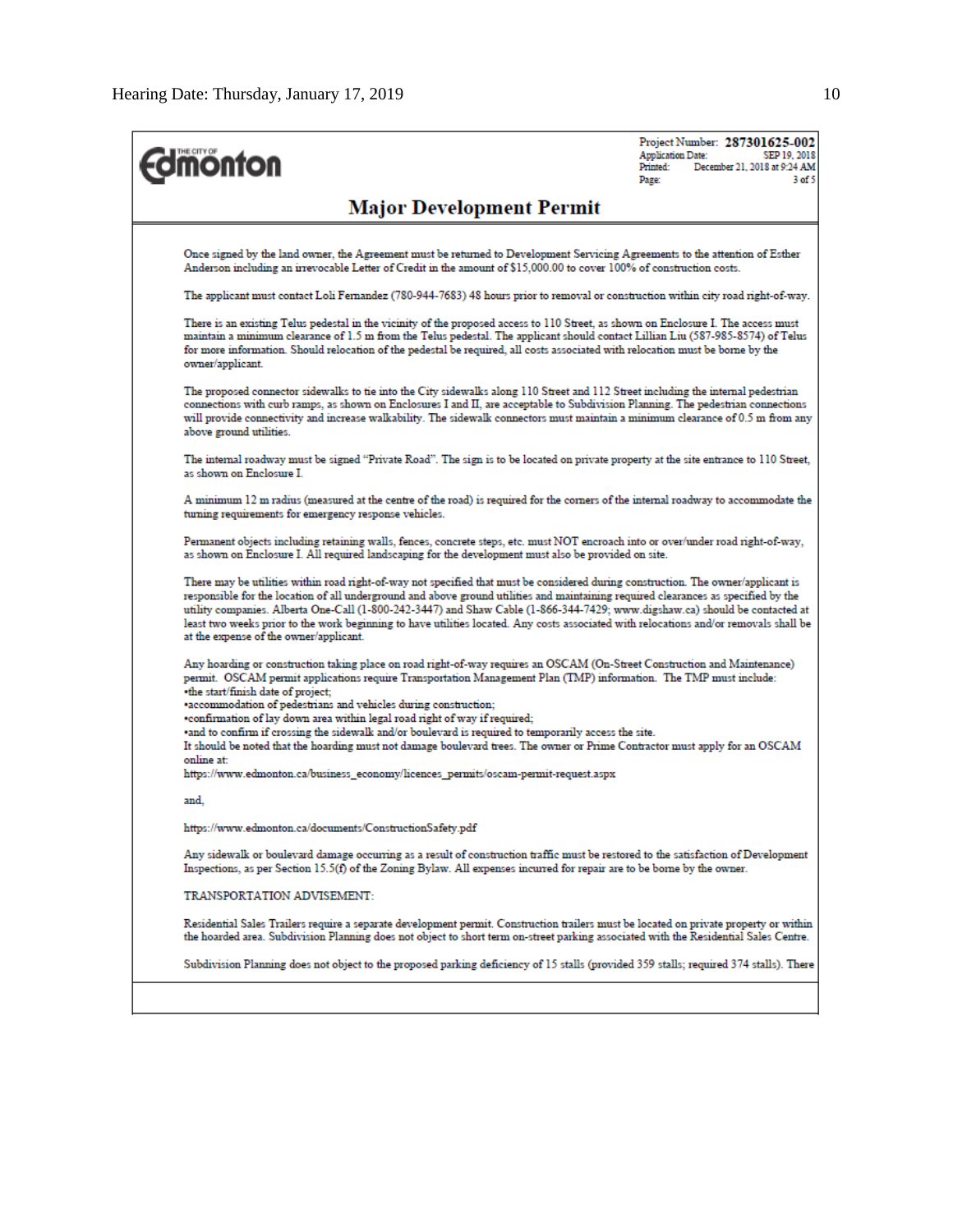| <b>Edmonton</b>                                                                                                                                                                                                                                                                                                                                                                                                                                                                            | Project Number: 287301625-002<br>SEP 19, 2018<br><b>Application Date:</b><br>Printed:<br>December 21, 2018 at 9:24 AM<br>$4$ of $\cdot$<br>Page: |
|--------------------------------------------------------------------------------------------------------------------------------------------------------------------------------------------------------------------------------------------------------------------------------------------------------------------------------------------------------------------------------------------------------------------------------------------------------------------------------------------|--------------------------------------------------------------------------------------------------------------------------------------------------|
| <b>Major Development Permit</b>                                                                                                                                                                                                                                                                                                                                                                                                                                                            |                                                                                                                                                  |
| is on-street parking available along 110 Street.                                                                                                                                                                                                                                                                                                                                                                                                                                           |                                                                                                                                                  |
| Upon future subdivision of the subject property, cross-lot access agreements will be required to maintain access to the surrounding<br>roadways. The agreement should be registered on all lots to ensure access in perpetuity.                                                                                                                                                                                                                                                            |                                                                                                                                                  |
| <b>LANDSCAPE CONDITIONS:</b>                                                                                                                                                                                                                                                                                                                                                                                                                                                               |                                                                                                                                                  |
| PRIOR TO THE RELEASE OF DRAWINGS FOR BUILDING PERMIT REVIEW, the applicant or property owner shall pay a<br>Development Permit Inspection Fee of \$510.00 (This can be paid by phone with a credit card - 780-442-5054)                                                                                                                                                                                                                                                                    |                                                                                                                                                  |
| Landscaping shall be in accordance with the approved landscaping plan and Section 55 of the Zoning Bylaw, to the satisfaction of<br>the Development Officer.                                                                                                                                                                                                                                                                                                                               |                                                                                                                                                  |
| Any changes to an approved Landscape Plan require the approval of the Development Officer prior to the Landscaping being<br>installed.<br>Landscaping shall be maintained in a healthy condition for a minimum of 24 months after the landscaping has been installed, to the<br>satisfaction of the Development Officer.                                                                                                                                                                   |                                                                                                                                                  |
| A Guaranteed Landscaping Security shall be provided to the City of Edmonton at the time of Development Permit Inspection, to the<br>satisfaction of the Development Officer.                                                                                                                                                                                                                                                                                                               |                                                                                                                                                  |
| LANDSCAPE ADVISEMENT:                                                                                                                                                                                                                                                                                                                                                                                                                                                                      |                                                                                                                                                  |
| Upon the first Development Permit Inspection and determination that landscape construction has been completed in compliance<br>with the approved Landscape Plan, 20% of the approved Guaranteed Landscape Security shall be collected and retained for a period<br>of 24 months from the date of first Development Permit Inspection.                                                                                                                                                      |                                                                                                                                                  |
| Sites that are not completed or are not compliant with approved Landscape Plans at the first Development Permit Inspection, shall<br>be required to submit a Security for incomplete work, up to and including the full value of the approved Guaranteed Landscape<br>Security value.                                                                                                                                                                                                      |                                                                                                                                                  |
| DEVELOPMENT ADVISEMENT:                                                                                                                                                                                                                                                                                                                                                                                                                                                                    |                                                                                                                                                  |
| Signs require separate Development Applications.                                                                                                                                                                                                                                                                                                                                                                                                                                           |                                                                                                                                                  |
| The City of Edmonton does not conduct independent environmental checks of land within the City. If you are concerned about the<br>suitability of this property for any purpose, you should conduct your own tests and reviews. The City of Edmonton, in issuing this<br>Development Permit, makes no representations and offers no warranties as to the suitability of the property for any purpose or as to<br>the presence or absence of any environmental contaminants on the property. |                                                                                                                                                  |
| Unless otherwise stated, all above references to "section numbers" refer to the authority under the Edmonton Zoning Bylaw 12800.                                                                                                                                                                                                                                                                                                                                                           |                                                                                                                                                  |
| An approved Development Permit means that the proposed development has been reviewed against the provisions of this bylaw. It<br>does not remove obligations to conform with other legislation, bylaws or land title instruments including, but not limited to, the<br>Municipal Government Act, the Safety Codes Act or any caveats, restrictive covenants or easements that might be attached to the<br>Site.                                                                            |                                                                                                                                                  |
| A Building Permit is required for any construction or change in use of a building. Please contact the 311 Call Centre for further<br>information.                                                                                                                                                                                                                                                                                                                                          |                                                                                                                                                  |
|                                                                                                                                                                                                                                                                                                                                                                                                                                                                                            |                                                                                                                                                  |
|                                                                                                                                                                                                                                                                                                                                                                                                                                                                                            |                                                                                                                                                  |
|                                                                                                                                                                                                                                                                                                                                                                                                                                                                                            |                                                                                                                                                  |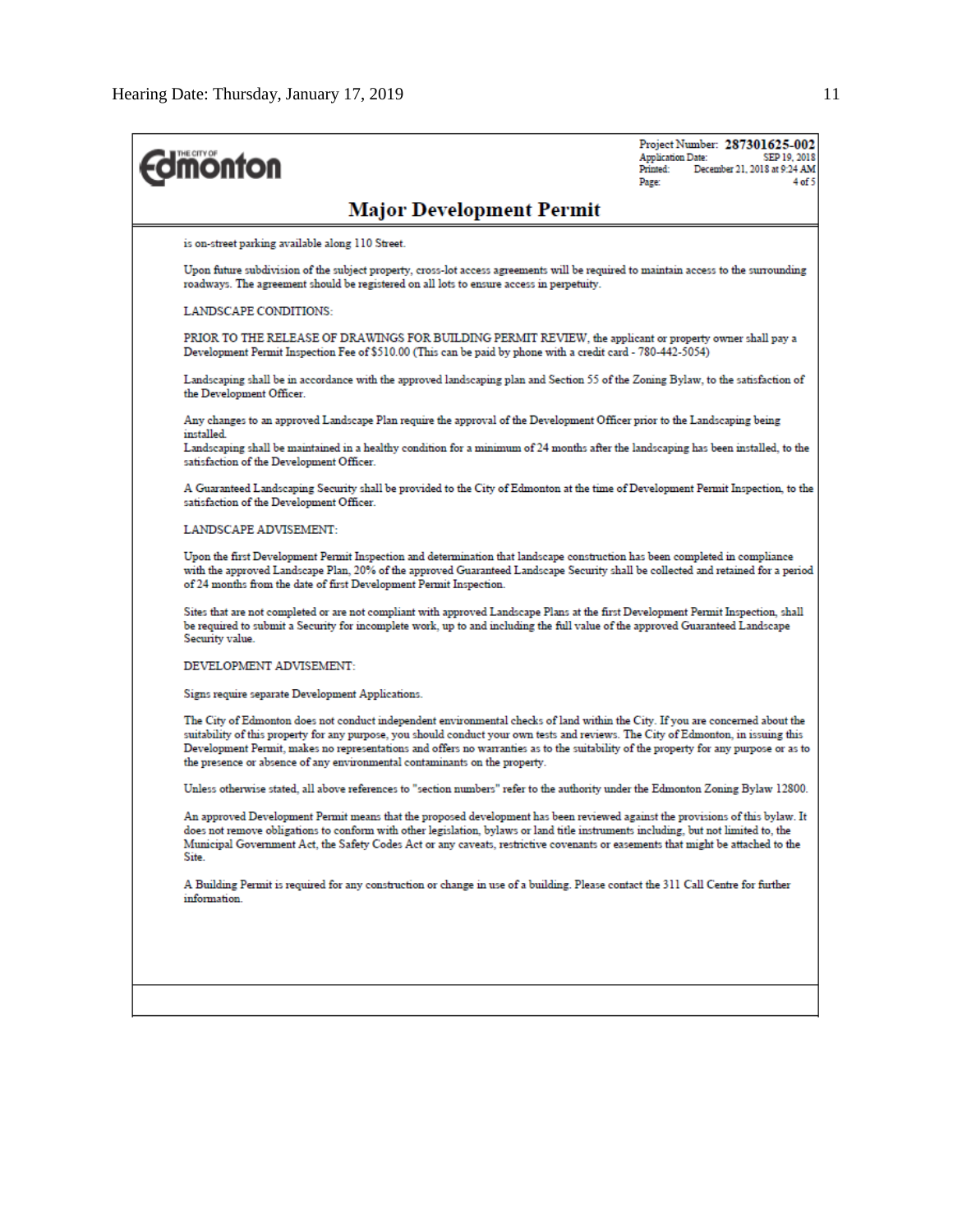| <b>monton</b>                                                                                                                                                         |                               |                                |                      | Project Number: 287301625-002<br><b>Application Date:</b><br>SEP 19, 2018<br>Printed:<br>December 21, 2018 at 9:24 AM<br>Page:<br>5 <sub>of</sub> 5 |  |  |
|-----------------------------------------------------------------------------------------------------------------------------------------------------------------------|-------------------------------|--------------------------------|----------------------|-----------------------------------------------------------------------------------------------------------------------------------------------------|--|--|
| <b>Major Development Permit</b>                                                                                                                                       |                               |                                |                      |                                                                                                                                                     |  |  |
| <b>Variances</b><br>Site - Apartment housing is located on a site of 2.5 ha, instead of 1.4 ha or less (Section 210.4.14).                                            |                               |                                |                      |                                                                                                                                                     |  |  |
| Reduced Front Setback - The distance from the apartment house to the property line along 110 Street NW (front lot line) is 5.7m<br>instead of 6.0m (Section 210.4.7). |                               |                                |                      |                                                                                                                                                     |  |  |
| Parking - The site has 356 parking spaces, instead of 371 (Section 54.2 and Schedule 1).                                                                              |                               |                                |                      |                                                                                                                                                     |  |  |
| <b>Rights of Appeal</b><br>Amendment Act.                                                                                                                             |                               |                                |                      | This approval is subject to the right of appeal as outlined in Chapter 24, Section 683 through 689 of the Municipal Government                      |  |  |
| Notice Period Begins: Dec 20, 2018                                                                                                                                    |                               | <b>Ends:</b> Jan 10, 2019      |                      |                                                                                                                                                     |  |  |
| Fees                                                                                                                                                                  |                               |                                |                      |                                                                                                                                                     |  |  |
| <b>Development Permit Inspection Fee</b>                                                                                                                              | <b>Fee Amount</b><br>\$510.00 | <b>Amount Paid</b><br>\$300.00 | Receipt#<br>05344126 | <b>Date Paid</b><br>Sep 19, 2018                                                                                                                    |  |  |
| Major Dev. Application Fee<br>Dev. Application Fee # of dwelling                                                                                                      | \$835.00<br>\$17,325.00       | \$835.00<br>\$17,325.00        | 05344126<br>05344126 | Sep 19, 2018<br>Sep 19, 2018                                                                                                                        |  |  |
| units                                                                                                                                                                 |                               |                                |                      |                                                                                                                                                     |  |  |
| Lot Grading Fee<br>Sanitary Sewer Trunk Fund 2012+                                                                                                                    | \$3,480.00<br>\$273,305.00    |                                |                      |                                                                                                                                                     |  |  |
| <b>Total GST Amount:</b>                                                                                                                                              | \$0.00                        |                                |                      |                                                                                                                                                     |  |  |
| <b>Totals for Permit:</b>                                                                                                                                             | \$295,455.00                  | \$18,460.00                    |                      |                                                                                                                                                     |  |  |
| (\$276,995.00 outstanding)                                                                                                                                            |                               |                                |                      |                                                                                                                                                     |  |  |
|                                                                                                                                                                       |                               |                                |                      |                                                                                                                                                     |  |  |
|                                                                                                                                                                       |                               |                                |                      |                                                                                                                                                     |  |  |
|                                                                                                                                                                       |                               |                                |                      |                                                                                                                                                     |  |  |